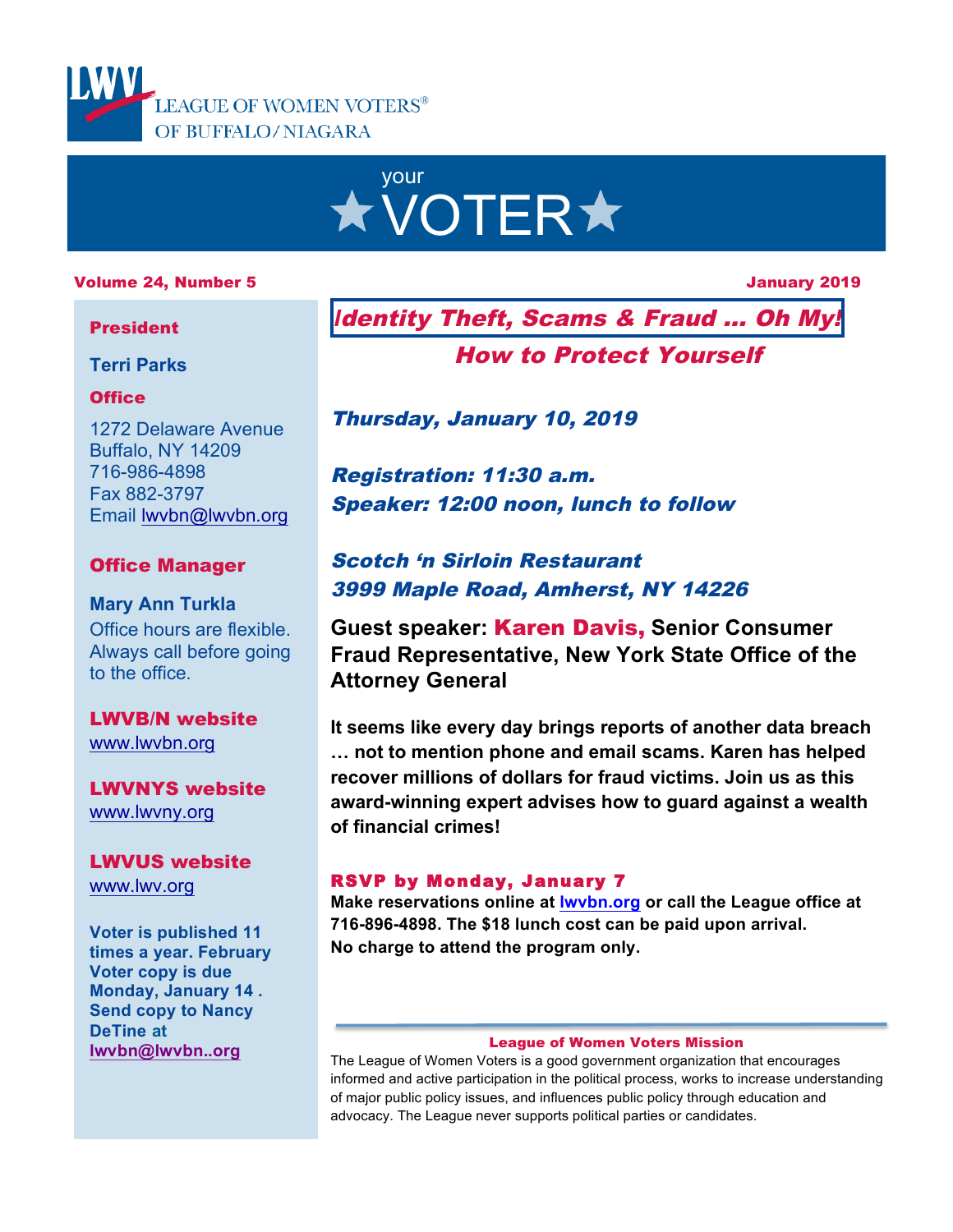# **President's Report: Honoring League Volunteers from 2018**

For the past few years, I have compiled a list of the folks who have helped carry out the work of the League. Each year, the list has grown! Most of the people on the list are League members. Many people have volunteered for two to six different League activities and many times during the year for each of them. Some of the people on the list volunteered once or for only one specific activity, such as attending naturalization ceremonies and registering new citizens to vote. We value the work of each person below regardless of the number of hours or activities where you've helped the League further its mission.

"I slept and dreamt that life was joy. I awoke and saw that life was service. I acted and behold, service was joy." Rabindranath Tagore

I hope that each of the 121 fine people in this list finds joy in service to the League of Women Voters. I surely do!

Kristin Allen Agnes Annis Phyllis Banas Marian Bass Joyce Bol Barbara Brooks Dot Brown Margaret Brunson Judy Capodicasa James Carr Judy Casassa Judith Clarke Ann Converso Pat Costanzo Sharon Cramer Ann Creaven Sandy Cummings Josette Cunningham Carol DeLuca Nancy DeTine Kristen deGuehery Marian Deutschman Krysta Doerfler Alan Dozoretz Mary Ellen Dye Mike Egan Pat Egan Kathy Elias Lynn Ellis Barbara Frackiewicz Ramona Gallagher

Ellen Gibson Gladys Gifford Janet Goodsell Diane Goupil Michelle Greco Barb Gunderson Marie Hanrahan Eva Hassett Mary Herbst Judy Hoffman Judy Huber Ann Ingleman Maxine Insera Shirley Joy Charles Kaars Joanne Kahn Marlene Katzel Beth Kauffman Marilee Keller Joan Kernan Sue Kirkland Carolyn Koelmel Linda Koenigsberg **Betty Krist** Claudia Kruszynski Payton Lamb Dana Lamb Janet Lenichek Callie Lockwood Kathleen Macaluso

Scott Gehl

Ann Marie Malachowski Maggie Maloney Janet Massaro Helen Mayo Kathleen McCarthy Laura McDade Angela McGowan Mary Ellen McGowan JoAnn Mecca Peg Mergenhagen Judy Metzger Sally Metzger Nora Mikes Arlene Miles Mary Mulcahy Jayne Murray Pete Neal Marja Nordman Lindsay Norval Ellen Neumaier Sandra O'Hara Wally Ochterski Barbara Ochterski Dusan Palka Amelia Palka Max Palka Tony Palka Terri Parks Lisa Parshall Michelle Perkins

Joan Photiadis Marianne Poprosky Tina Prygon Christine Reichmuth Lori Robinson Alberta Roman Barb Rubin Dana Saylor Deborah Schiffner Joan Sillman Joan Simmons Joan Simon Lynda Stephens Sue Stievater Flora Summe Dorothy Tao Lee Tetkowski Lyle Toohey Mary Ann Turkla Lois Uhteg Lynne Vallone Sara Vernon Kate Wagner Judy Weidemann Patricia Wille Amy Witryol Liz Zausmer Janet Zehr Joyce Zobel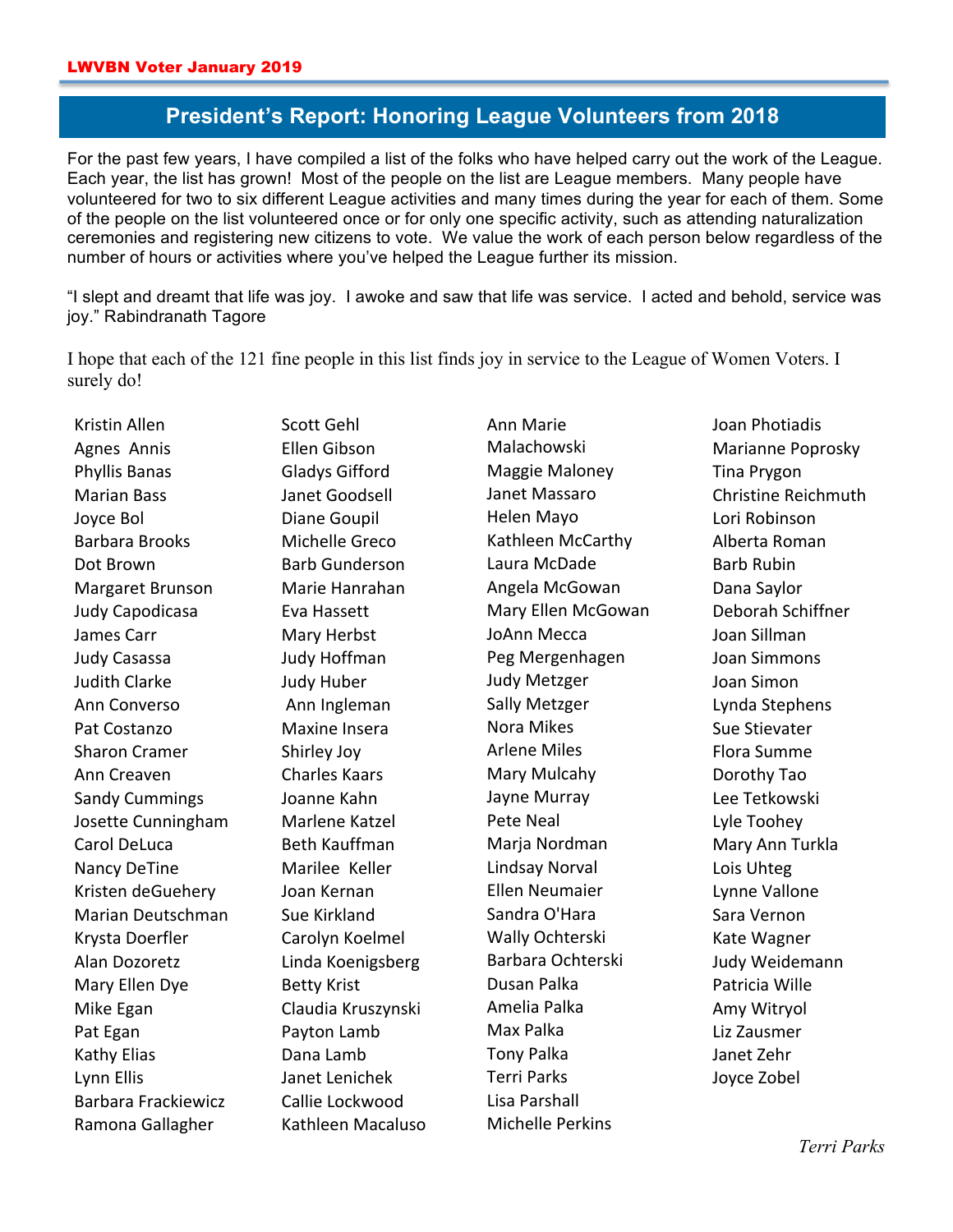### **Great Decisions**

The Great Decisions briefing books for 14 people are on order and delivery is expected in early January. Because our group does not meet until March 7, either Fran Holmes or I will keep the copies until then, unless someone requests them ahead of time. We were able to qualify for the 20% discount so the price will be \$29.80 when we exchange that amount for the 2019 book. Thanks for continuing and I look forward to resuming at a time of much better weather.

*Bernice Baeumler, 876 0672*

# **Election Services**

The Election Services Committee visited two sites and completed one mailing. The mailing for a Frederick Douglass nominations meeting included Kathleen McCarthy, Mike Egan, Marlene Katzel, and Ramona Gallagher. Thank you to Bernice Baeumler for transporting her Great Decisions group out of the library so that we could make use of the large table and chairs.

Nora Mikes, Marlene Katzel, and Lois Uhteg ably assisted with the resident council election at Kenfield Langfield, while Janet Goodsell demonstrated her professionalism during a nominations meeting at Frederick Douglass.

Thank you to everyone who made these commitments successful.

*Alan Dozoretz, Chair, Election Services*

# **Naturalization Ceremonies sions**

Judy Weidemann represented the League at the November 29 naturalization ceremony at the U.S. Courthouse where she welcomed 56 new citizens. On December 6, Elisabeth Zausmer and Patricia Wille welcomed 51 new citizens at the U.S. Courthouse. Deborah Shiffner and Janet Goodsell welcomed 53 new citizens from 26 countries on December 11 at the U.S. Courthouse.

Robert Hellwitz from the Erie County Board of Elections has been very helpful in facilitating completion and collection of voter registration forms at the naturalization ceremonies.

*Patricia Wille, Volunteer Service Coordinator for Naturalization Ceremonies*

### Welcome New Members

Please welcome Dr. Iris Danzinger and Andrea Baldi as new members to our League.

*Janet Massaro, Chair, Membership Committee*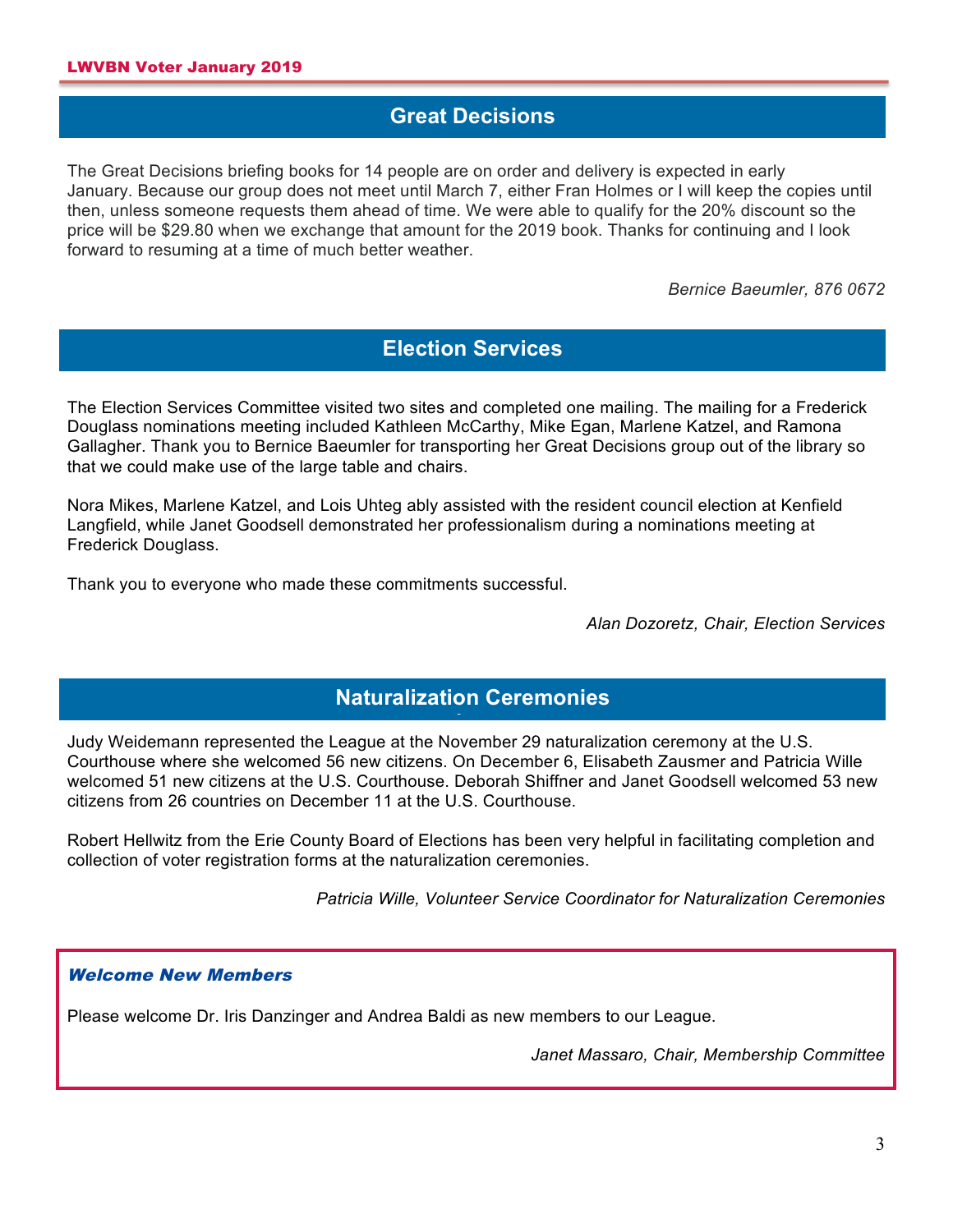# *Our Nuclear Times: Article 13* **sions**

Today's new word is **leachate [pronounced LEECH-ate]**. Let's go back to the years 1966 to 1975, when Western New York's West Valley site accepted nuclear wastes. Leachate refers to the rainwater that percolated down into the waste trenches.

These nuclear wastes "came from offsite medical, educational, research, industrial, pharmaceutical, federal installations, nuclear power plants and … from the onsite nuclear fuel reprocessing facility. The majority of waste buried at West Valley consisted of paper trash, animal carcasses, evaporator bottoms, filter, filter sludges, protective apparel, residues, plastic, glass and packing material. These materials were packaged in drums, liners, crates, bags and boxes." [page 3-25], Review of Low Level Radioactive Waste Disposal History, Nuclear Regulatory Commission, November 1981]. Specifically, this report described wastes in the SDA, the State-licensed Disposal Area. If the 14 trenches of the SDA were placed end to end, they would add up to one trench 1½ miles in length.

The following notes were taken from that same 1981 NRC [Nuclear Regulatory Commission] report:

About the trenches: "The disposal site consists of 14 shallow land burial trenches." Most of the trenches are about 33 feet wide and 20 feet deep. These trenches are separated by 10 feet, so that trench walls can stand firmly, and to prevent migration between trenches. These trenches were excavated and then used in segments to minimize rainwater accumulation.

**About the wastes:** "Most of the waste delivered to the disposal facility and disposed was packaged in 55-gallon steel drums. Wastes having a radiation level at the container surface in excess of 200 mR/hr were required to be solidified in concrete. Many of the waste containers were placed (rolled or dropped) into the trenches by hand. Heavy containers and packages with high external radiation levels were placed into the trench with the aid of a large capacity crane. Many of the 55-gallon drums were stacked in place." [page 3- 28]

**About the leachate:** Drains were installed in the trench floors, leading to sump pumps. Leachate [rainwater that percolated into the trenches and acquired contamination] was pumped out and treated. Between 1975 and 1976, more than 1.6 million gallons of leachate were pumped from trenches #3, #4, and #5. Additional leachate was pumped in later years. "The main performance problem which has occurred at the West Valley facility is accumulation of leachate within the disposal trenches." [page 3-29] "The leachate is contaminated with radionuclides from the buried waste." [page 3-30] Enormous, special trench covers are currently in place to prevent additional rainwater from seeping into these tranches.

*Barbara Frackiewicz*

## We Need Your Ideas!

Each year, the state League requests suggestions for the legislative priorities for lobbying our state legislators. We are also invited to submit ideas for state League program to be decided at the biennial convention in June 2019. Please take some time to think about these two opportunities and join us at the Issues and Program Committee meeting on Tuesday, January 8, 2019, at the Harlem Road Community Center at 4:00 p.m. You may write us your suggestions and mail or email them to the League office, lwvbn@lwvbn.org by January 5. We look forward to a lively discussion.

*Marian Deutschman & Terri Parks*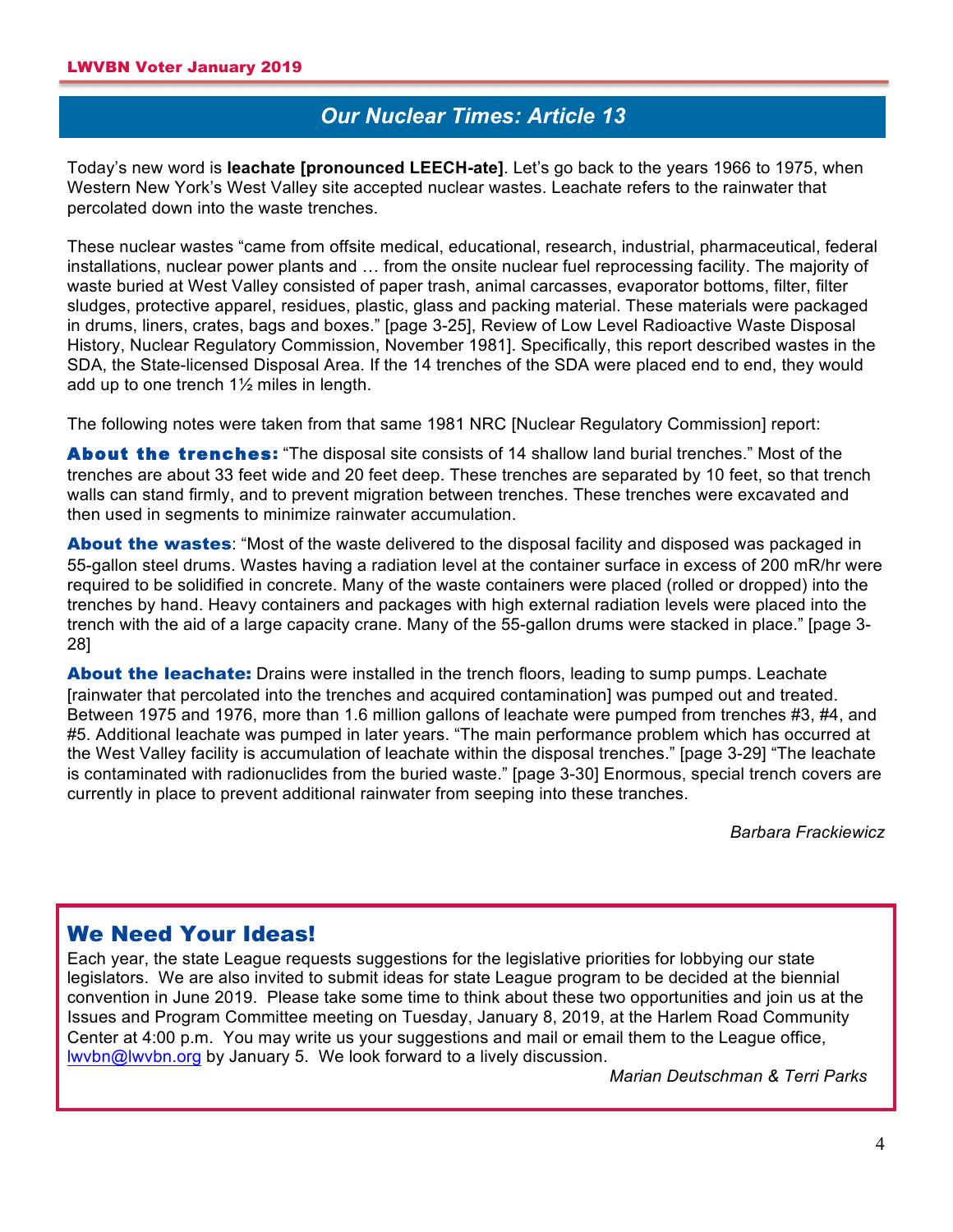## **Waterfront Committee Update**

Several League members attended the open house offered by the Erie Canal Harbor Development Corporation (ECHDC) on November 19 at the KeyBank Center in downtown Buffalo. This open house was the second public meeting where the ECHDC presented its plans for more attractions at the Outer Harbor.

We were overwhelmed by the presentations and displays offered by the consultants who responded to the Request for Proposals offered by the ECHDC this past January. The whole area was segmented into three parts: the marina area opposite Times Beach, the area from Wilkeson Pointe to the Bell Slip, and Terminal B. Every part was then covered with suggestions for crowd-pleasing activity, such as trails, observation points, informational kiosks and restrooms.

The public was asked to submit comments at the open house or through contacting the ECHDC website. Some of us submitted comments on the spot; I'm planning to submit comments at the website: outerharborbuffalo.com/accessandactivation. The deadline for comments was December 23, 2018. *(Gladys also sent comments in a letter to ECHDC on behalf of LWVBN.)*

The various development projects offered by the consultants do show better sensitivity to the ecological importance of the Outer Harbor. Space is set aside for meadows and overlook locations are recognized. The sand dunes are protected. Attention is given to water habitat for fish spawning. However, greater attention must be given to the reality that the whole of the Outer Harbor land is contaminated landfill and must be respected as a brownfield, much of which must not be disturbed. The first priority should be to leave the soil intact and then to let the spaces evolve to benefit the natural environment.

As for the marina area opposite Times Beach, we can be encouraged by the various proposals to bring the public in contact with the Connecting Terminal grain silos. This fits with our LWVBN waterfront principle, to document and preserve the significant industrial history of the Outer Harbor. However, any changes in the marina area should preserve all the boating docks and facilities currently at the site, as an appropriate commercial use.

As for Terminal B, we question the intent to demolish that structure, which does witness to the commercial history of the site. Furthermore, the ECHDC should determine the impact on water and shoreline if the pilings that support Terminal B are removed.

The ECHDC intends to compile and summarize all the comments and responses from the public, and then offer a final public meeting in the spring of 2019. ECHDC will present the preferred alternative and implementation projects at that time. This process is funded with \$15 million from the Buffalo II offering from New York State.

We shall keep a close eye on these developments. The next meeting of the Waterfront Committee is scheduled for Wednesday, January 16, 2019. We meet in the Central Library café area from 3:00 to 4:00 p.m. Join us!

*Gladys Gifford, Chair, Waterfront Committee*

### The League of Women Voters is a cosponsor for the 2019 Women's March – Buffalo/WNY

Our actions are more important now than ever! Stand up for principles, the spirit, and specific local goals.

### Sunday, January 20, 1:30-3:00 p.m.

#### Niagara Square, Buffalo NY

More information including registration, cosponsors, suggesting local goals at: Wnypeace.org or contact Info@wnypeace.org or 716-332-3904

Make sure to wear your League name badge or a League pin if you march.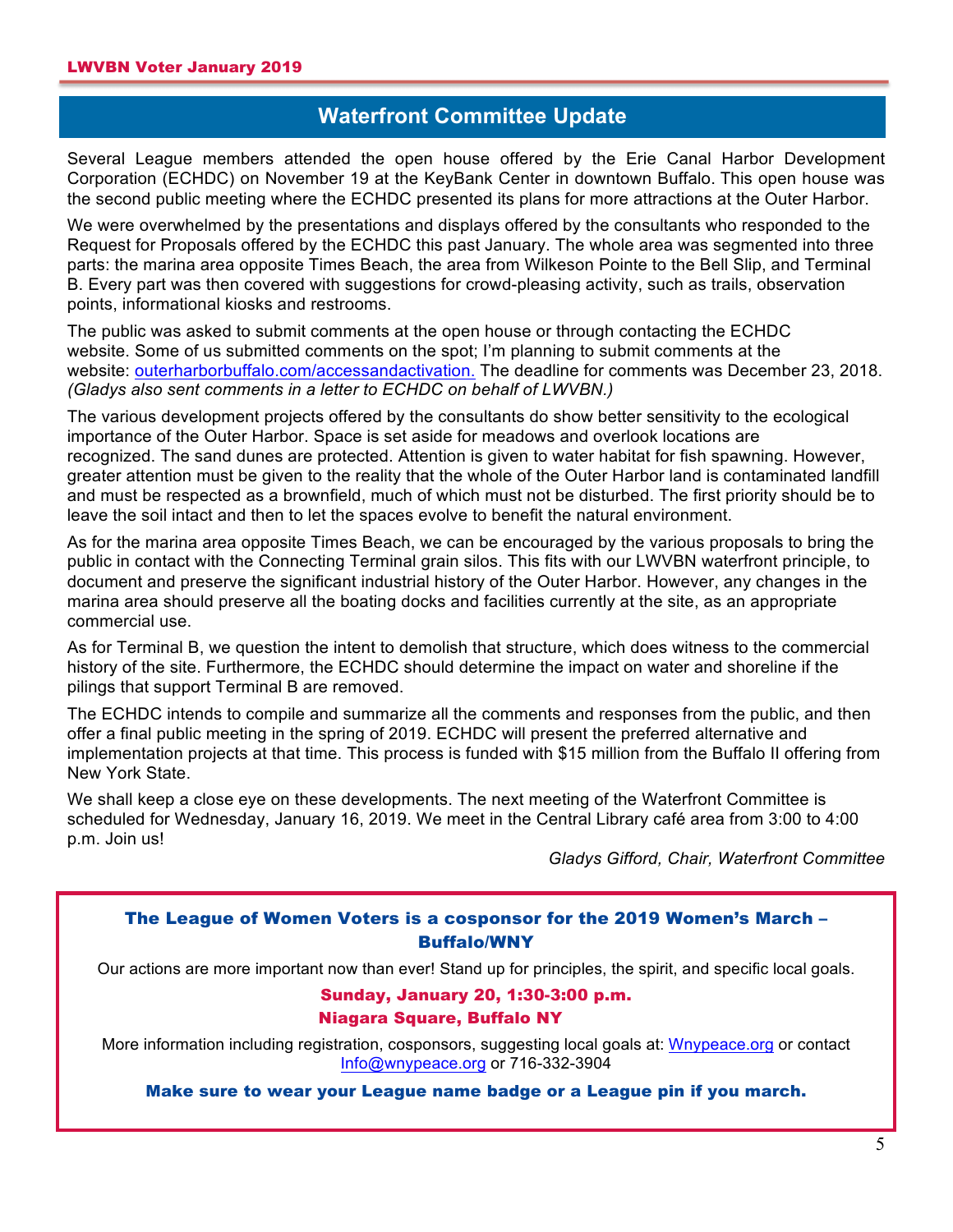## **Money in Politics**

#### **A 2019 … is this the year?**

Is 2019 *really* the year the New York State Legislature passes the good government reforms we've worked so hard to achieve? So far, the signs are positive. Last year members of our League joined those of other New York local Leagues and other organizations to register thousands of new voters. As a result, the number of new voters surged upward. In my own election district more than 70% of registered voters turned up to vote on Election Day. It was exciting to witness a steady stream of voters enter our polling place and to see every seat occupied as they filled out their ballots and waited patiently to cast their ballots into the voting machines.

Our newly elected legislators are also paying attention. It is time to let them know what is on our agenda. We are listing here our priority reforms for 2019 – those that are most doable and, when enacted, will have the greatest impact.

- **Early voting.** New York is one of the remaining states that does not permit early voting. In this busy, busy world early voting is guaranteed to boost voter turnout. The proposal we support includes two weekends and some evenings for in-person early voting and is fully funded in the bill itself.
- **Automatic voter registration.** Secure online voter registration will be less of an administrative burden and will increase the accuracy of the voter rolls.
- **Same day voter registration**. Registering and voting on the same day is a proven method of improving voter turnout. We need it here in New York State.
- **Closing the LLC loophole**. The State Board of Elections presently allows corporations to pour huge amounts of money into the coffers of political parties and candidates running for office. We have long lobbied to dramatically lower these amounts. This is the year to close the LLC loophole.

We'll be listening carefully to the governor's State of the State message early in January to know if his reform priorities match ours. Then we'll get busy, so save these numbers:

- Governor Andrew Cuomo, 518-474-8390
- Senate Majority Leader Andrea Stewart Cousins, 518 455-2585
- Speaker of the Assembly Carl Heastie, 518-455-3791

*Janet Massaro, Chair, MIP Committee*

## **From the December 2018 LWV New York State Voter litics**

#### **Lawsuit with NYCLU on Voter Registration Deadline**

The League has signed on as a plaintiff on the NYCLU lawsuit to challenge the 25-day voter registration deadline. Public interest in the people and issues on the ballot peaks in the 25 days before Election Day. Candidates debate each other, new information comes out about their campaign fundraising, endorsements are announced, and ads blanket the airwaves. Yet eligible voters who become motivated to vote by the flurry of electoral activity in the last four weeks of political campaigns find themselves unable to do so because they failed to register prior to the 25-day cut-off. The lawsuit charges that the voter registration cutoff is no longer necessary in the age of computers and needlessly disenfranchises thousands of voters. The suit claims that this disenfranchisement violates the state Constitution's guarantee of the fundamental right to vote as well as its equal protection clause.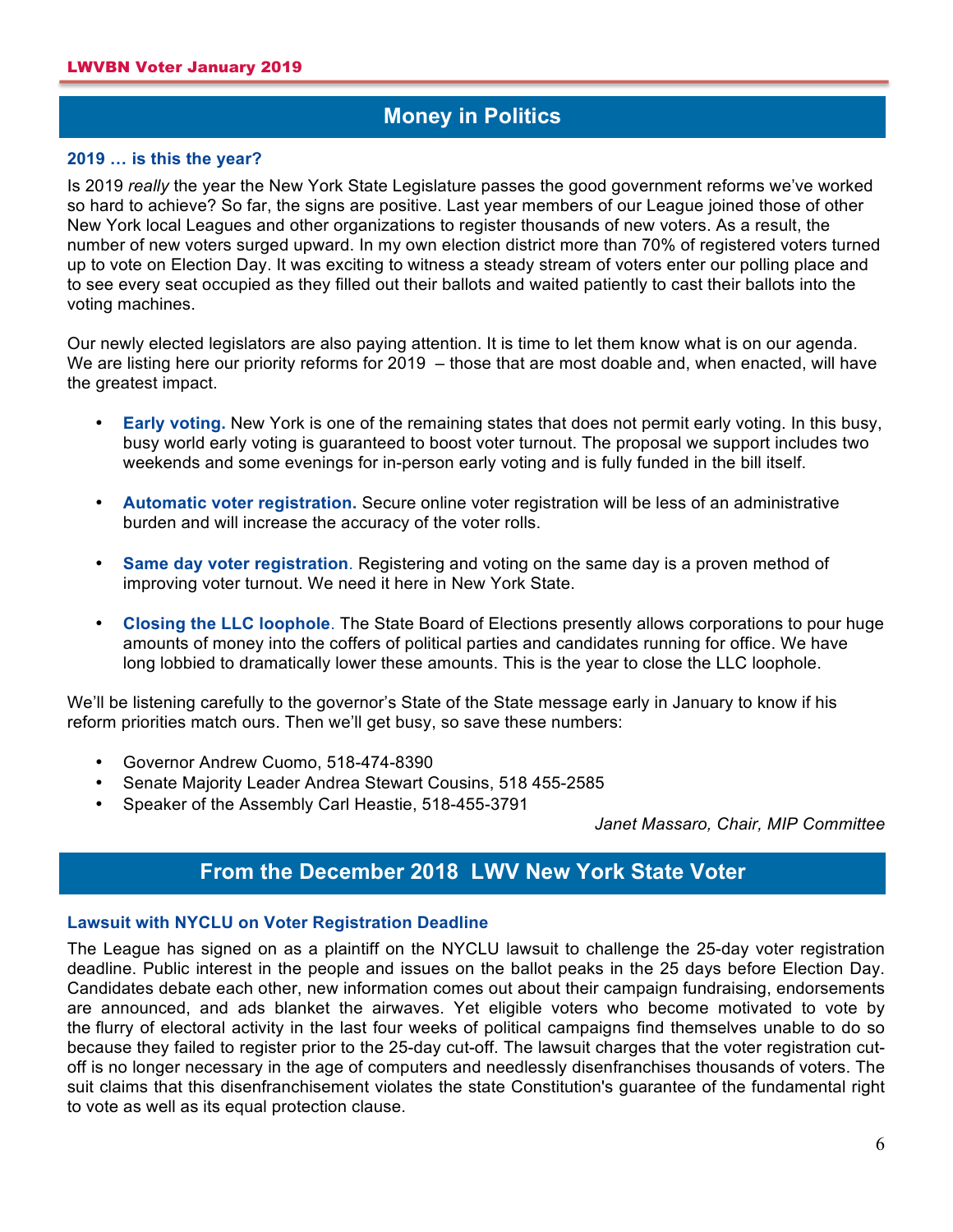# **From the December 2018 LWV New York State Voter litics**

#### Successful Gubernatorial Debate

After failing to find a media co-sponsor, the League pursued holding a Gubernatorial Debate without a media sponsor. Of the 5 gubernatorial candidates, 4 (Stephanie Miner, Larry Sharpe, Marc Molinaro and Howie Hawkins) immediately agreed to participate when we announced the debate. Governor Cuomo was the only one to refuse to participate. The College of Saint Rose graciously agreed to host the debate and provide the technology to live stream the event on Facebook, Twitter, and YouTube. The state office organized a Go Fund Me to raise money to support any costs that would arise around the debate. We were able to raise over \$5,000 much of which was raised from donors who had never donated to the League.

The debate was moderated by LWVNYS Executive Director, Laura Ladd Bierman, and questions were asked by the following media panel:

- Susan Arbetter, State Capitol Correspondent and News & Public Affairs Director for WCNY Syracuse Public Television and host and producer of The Capitol Pressroom
- Ken Lovett, New York Daily News Albany Bureau Chief
- Josefa Velasquez, Investigative Reporter at Sludge

The media panel also included a College of Saint Rose journalism student, Takora McIntyre. Takora is a junior majoring in communications at The College of Saint Rose with a concentration in journalism. Her work has been featured on the Times Union's Pine Hills blog.

The debate itself had great media coverage and our social media posts were shared hundreds of times. The live stream, itself, has been viewed by over 80,000 people and the Facebook post has been shared by 496 users. Overall we had great engagement and visibility around the event and everyone agreed it was a tremendous success.

*Sally Robinson and Jennifer Wilson, Advocacy*

### Diversity, Equity and Inclusion

Many of you already know that working with students and the PTA is one great way of integrating your League into your community, and you also know that this sort of integration is critical to the League's health and success. Fortunately our state League is one of 20 state Leagues participating in a Diversity, Equity, and Inclusion (DEI) effort that the national League is spearheading. LWVUS is asking us to dig deep personally and as state (and eventually local) Leagues to be more aware of our own biases and our very human tendency to stay within the comfortable cultures we know. Now we will not just intend to do a better job of connecting with our wider communities. A self-assessment period begins in January, and by early March the participating state Leagues should have created action plans. This important work can be put off no longer.

You can read more about the DEI program here:

https://www.lwv.org/League-management/leadership-development/diversity-equity-and-inclusion While we will eventually be including local Leagues in our plans, don't wait for us in this work either. As you'll see at the link above, there are provocative, helpful resources on the LWVUS website that you can put to use right away personally and with your League. Finally, if this work is especially interesting to you, please let me know. We will try to involve you as soon as possible.

**From LWVBN:** We have already begun this effort and hope to have a board retreat in March to examine our biases if we aren't able to tap into the state League efforts.

*Dare Thompson, LWVNY President*